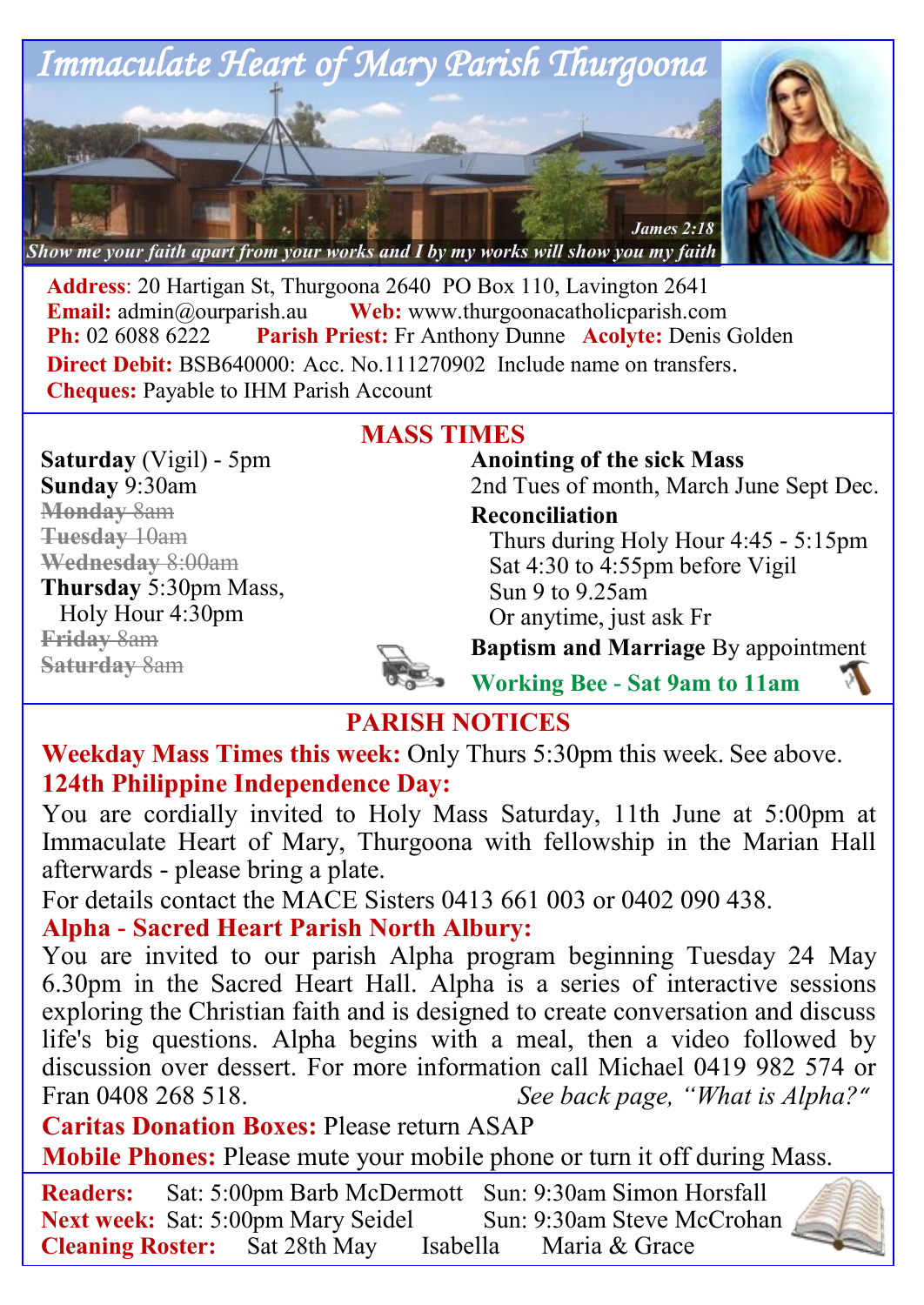## **6th SUNDAY OF EASTER 22/05/2022**

### **First reading Acts 15:1-2,22-29**

### Some men came down from Judaea and taught the brothers, 'Unless you have yourselves circumcised in the tradition of Moses you cannot be saved.' This led to disagreement, and after Paul and Barnabas had had a long argument with these men it was arranged that Paul and Barnabas and others of the church should go up to Jerusalem and discuss the problem with the apostles and elders.

Then the apostles and elders decided to choose delegates to send to Antioch with Paul and Barnabas; the whole church concurred with this. They chose Judas known as Barsabbas and Silas, both leading men in the brotherhood, and gave them this letter to take with them:

'The apostles and elders, your brothers, send greetings to the brothers of pagan birth in Antioch, Syria and Cilicia. We hear that some of our members have disturbed you with their demands and have unsettled your minds. They acted without any authority from us; and so we have decided unanimously to elect delegates and to send them to you with Barnabas and Paul, men we highly respect who have dedicated their lives to the name of our Lord Jesus Christ. Accordingly we are sending you Judas and Silas, who will confirm by word of mouth what we have written in this letter. It has been decided by the Holy Spirit and by ourselves not to saddle you with any burden beyond these essentials: you are to abstain from food sacrificed to idols; from blood, from the meat of strangled animals and from fornication. Avoid these, and you will do what is right. Farewell.'

### **Responsorial Psalm Psalm 66(67):2-3,5-6,8**

*O God, let all the nations praise you!*

**Second reading Apocalypse 22:12-14,16-17,20** 

I, John, heard a voice speaking to me: 'Very soon now, I shall be with you again, bringing the reward to be given to every man according to what he deserves. I am the Alpha and the Omega, the First and the Last, the Beginning and the End. Happy are those who will have washed their robes clean, so that they will have the right to feed on the tree of life and can come through the gates into the city.'

I, Jesus, have sent my angel to make these revelations to you for the sake of the churches. I am of David's line, the root of David and the bright star of the morning.

The Spirit and the Bride say, 'Come.' Let everyone who listens answer, 'Come.' Then let all who are thirsty come: all who want it may have the water of life, and have it free.

The one who guarantees these revelations repeats his promise: I shall indeed be with you soon. Amen; come, Lord Jesus.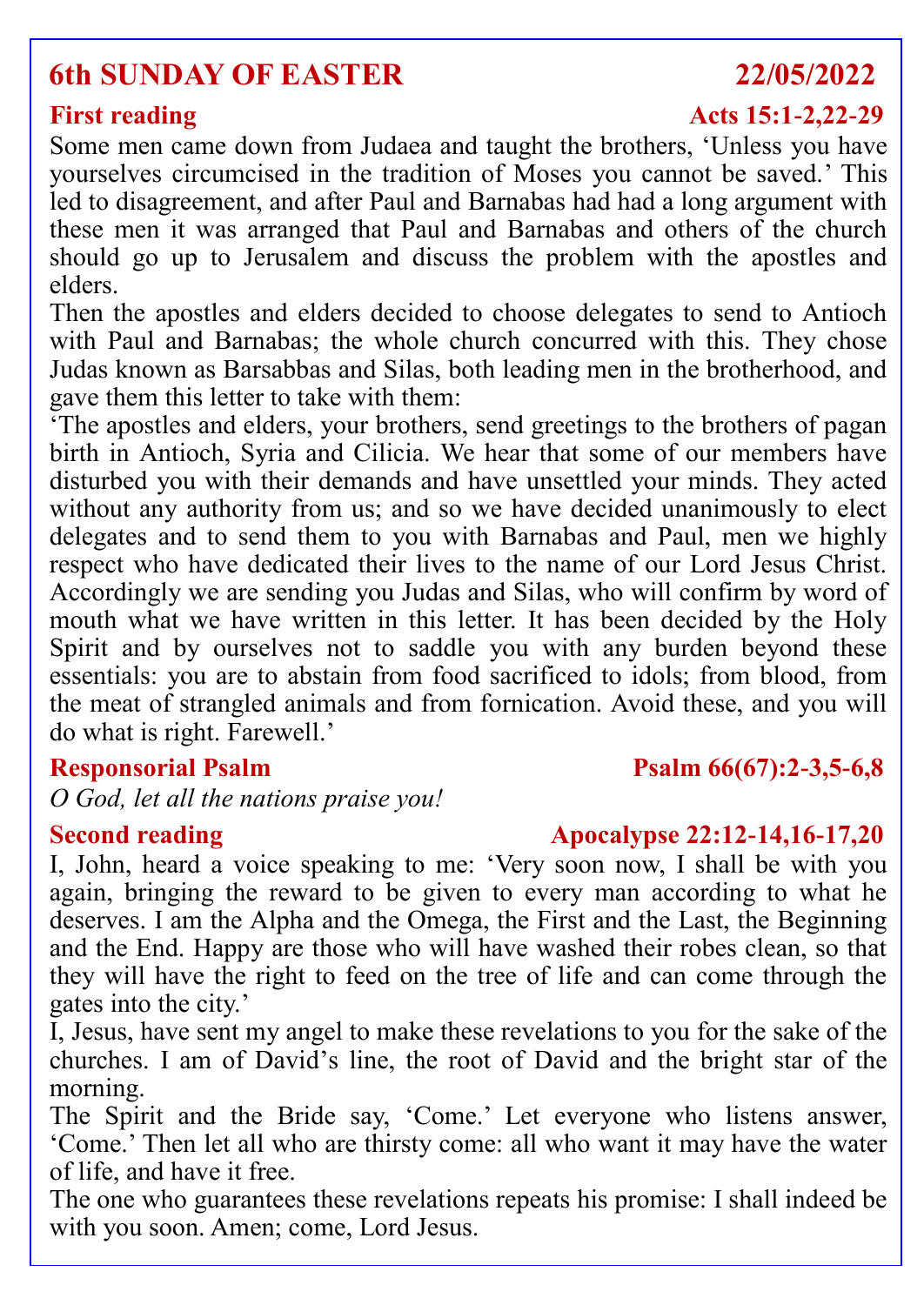## **Gospel Acclamation John 14:23**

Alleluia, alleluia!

All who love me will keep my words, and my Father will love them and we will come to them.

Alleluia!

Jesus said to his disciples:

'If anyone loves me he will keep my word, and my Father will love him,

and we shall come to him and make our home with him. Those who do not love me do not keep my words. And my word is not my own:

it is the word of the one who sent me. I have said these things to you while still with you; but the Advocate, the Holy Spirit, whom the Father will send in my name, will teach you everything and remind you of all I have said to you.

Peace I bequeath to you, my own peace I give you, a peace the world cannot give, this is my gift to you. Do not let your hearts be troubled or afraid.

You heard me say: I am going away, and shall return. If you loved me you would have been glad to know that I am going to the Father, for the Father is greater than I. I have told you this now before it happens, so that when it does happen you may believe.' *universalis.com*

### **Prayers of the Faithfull:**

**For our sick,** Joan Jacobs, Noel Ryan, Fr John Speakman, Sam Courtella, John Dunne, Jackson Davis, Mathew Dix, Seamus Clancy and Laurie Evans.

We pray to the Lord. **R.** Lord hear our prayer.

**For our recently departed,** Joan McCauley, John McCormack & those who's anniversaries occur at this time including Brian McPherson & Shirley Evens

We pray to the Lord. **R.** Lord hear our prayer.

### **Communion Antiphon Jn 14: 15-16**

If you love me, keep my commandments, says the Lord, and I will ask the Father and he will send you another Paraclete, to abide with you for ever, alleluia. *universalis.com*

# **COVID 19 & Flu Season:**

A friendly and timely reminder that as we enter the winter Flu Season and notwithstanding NSW Health regulations, common sense dictates that if you have a fever, bad cough, fatigue, sore throat or shortness of breath (the symptoms of the cold or flu) or if you are generally sick or unwell - you should not enter the church and should self-isolate as much as possible - regardless of any test results.

Masks are still encouraged for indoor settings and those who prefer to receive Holy Communion on the tongue are asked to approach communion after those who have received on the hand.

## **Gospel John 14:23-29**